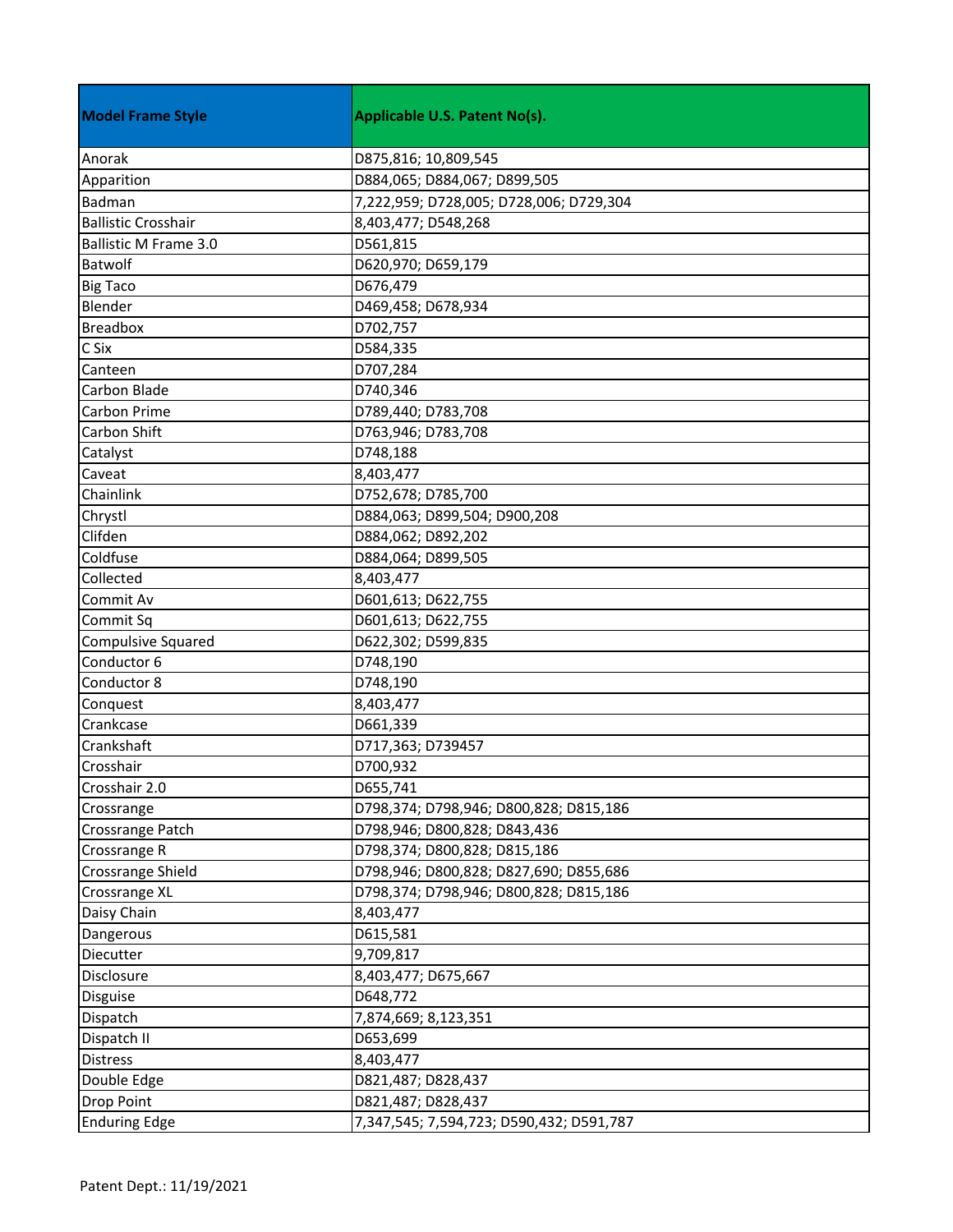| <b>Model Frame Style</b>       | Applicable U.S. Patent No(s).                                           |
|--------------------------------|-------------------------------------------------------------------------|
| <b>Enduring Pace</b>           | 7,347,545; 7,594,723; D591,787                                          |
| Enduro                         | D714,858                                                                |
| Eternal                        | D577,759                                                                |
| <b>EV Zero Ascend</b>          | D799,587                                                                |
| <b>EV Zero Blades</b>          | D799,587                                                                |
| <b>EV Zero Path</b>            | D774,590; D799,587                                                      |
| <b>EV Zero Pitch</b>           | D798,945; D799,587                                                      |
| <b>EV Zero Range</b>           | D767,008; D799,587                                                      |
| <b>EV Zero Stride</b>          | D799,587; D802,651                                                      |
| Eye Jacket Redux               | D525,280; D879,187                                                      |
| Eyepatch                       | D561,813                                                                |
| Eyepatch 2                     | D649,579                                                                |
| <b>Fast Jacket</b>             | 8,262,219; 8,668,330; D640,725                                          |
| Feedback                       | 8,403,477                                                               |
| <b>Field Jacket</b>            | 9,717,631; D841,080; D841,081; D842,370; 10,809,545                     |
| <b>Flak 2.0</b>                | D727,407; D724,648; D730,431; D748,175                                  |
| Flak 2.0 XL                    | D727,407; D724,648; D730,431; D748,175                                  |
| <b>Flak Beta</b>               | D799,585; D809,042; D818,519; D829,271                                  |
| <b>Flak Draft</b>              | D783,698; D810,183; D818,522; D821,486; 10,274,748; 10,359,642          |
| Flak Jacket                    | D564,571                                                                |
| Flak XS                        | D727,407; D724,648; D730,431; D748,175                                  |
| Flight Jacket                  | 9,717,631; D842,355; D842,363; D842,364; D842,365; D870,171; 10,809,545 |
| Forager                        | D878,774; D879,191; D899,508                                            |
| <b>Fuel Cell</b>               | D610,604; D616,919; D620,970                                            |
| Full Metal Jacket Pocket Watch | D703,571                                                                |
| <b>Garage Rock</b>             | D700,933; D724,135                                                      |
| Gascan                         | D554,689; D556,818                                                      |
| Gascan 3D Glasses              | 8,547,635; D554,689; D556,818                                           |
| Gascan S                       | D554,689                                                                |
| Gauge 6                        | D810,815                                                                |
| Gauge 8                        | D810,815                                                                |
| Gibston                        | D894,260                                                                |
| Given                          | 8,403,477                                                               |
| Half Jacket 2.0                | 8,262,219; D675,664; D687,481                                           |
| Half Jacket XL                 | 8,262,219; D675,664; D687,481                                           |
| Half Wire 2.0                  | D581,447                                                                |
| <b>Half X</b>                  | D564,568                                                                |
| Hijinx                         | D575,323                                                                |
| <b>HNBL</b>                    | D928,222                                                                |
| <b>Holbrook Metal</b>          | 8,875,346; D823,374                                                     |
| <b>Holbrook Mix</b>            | D823,374                                                                |
| <b>Holbrook R</b>              | D850,522                                                                |
| Holston                        | D770,560; D842,922; D846,018                                            |
| Hyperlink                      | D763,944; D769,963; D770,560                                            |
| Industrial M-Frame Strike      | D556,239; D561,815                                                      |
| Inmate                         | D579,480, D579,968                                                      |
|                                |                                                                         |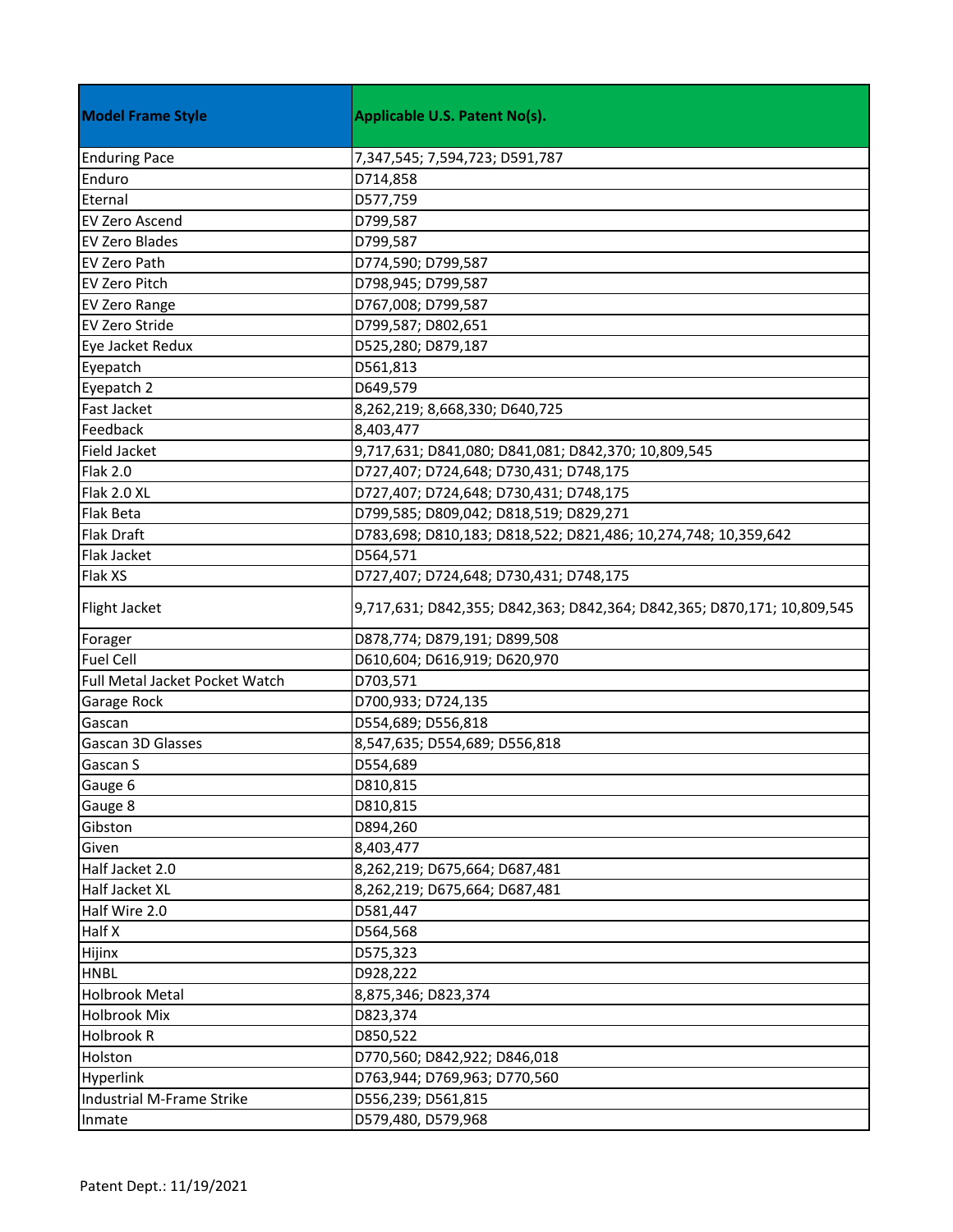| Jawbreaker<br>7,954,942; 8,911,076; D719,209; D725,690; D725,695; D725,696<br>Jawbreaker (Vented)<br>D752,669<br>D581,450<br>Jupiter<br>Jupiter Squared<br>D659,182; D676,898<br>Jury<br>8,240,846; D652,442<br>Kato<br>D918,994; D921,742; D921,743<br>Kato X<br>D918,994; D921,744<br>Kickback<br>8,403,477<br>Latch<br>D763,951; D770,560; D778,341; 9,709,817; D820,347<br>Latch Alpha<br>D763,951; 9,709,817; D850,521<br>Latch Beta<br>D850,521<br>Latch Borderline<br>D763,951; D770,560; D778,341; 9,709,817; D820,347<br>Latch Key<br>D763,951; D770,560; D778,341; 9,709,817; D842,368<br>D763,951; D770,560; D778,341; 9,709,817<br>Latch Square<br>Lugplate<br>D918,993<br>M Frame 2.0 Standard Issue Ballistic<br>D561,815<br>M <sub>2</sub> Frame<br>8,262,219; D744,565; D745,921; D798,371<br>M2 Frame XL<br>8,262,219; D744,565; D745,921; D798,371<br>Madman<br>D728,004; D731,581<br>Mainlink<br>D763,944; D769,963; D770,560<br><b>Mainlink XL</b><br>D763,944; D769,963; D770,560<br>Manorburn<br>D894,259<br>D879,191; D879,190; D879,191; D880,575<br>Mercenary<br>M-Frame Helo<br>D700,934; 9,463,117<br>Minute 2.0<br>D575,323<br><b>Miss Conduct</b><br>D629,036<br><b>Miss Conduct Squared</b><br>D629,036<br>Necessity<br>D648,773<br>New Whisker<br>D928,864<br>Oil Rig<br>D557,326; D572,745<br>Pit Boss<br>D557,326; D572,745<br>Pit Boss 2.0<br>7,367,669, 8,262,19<br>Pit Bull<br>D664,590<br>Pitchman R<br>8,875,346; D745,083; D761,898<br>Plaintiff<br>D705,339<br>Plaintiff<br>D705,340<br>Portal<br>D914,081; D915,497; D915,498<br>Quarter Jacket<br>D724,649; 8,911,076<br>Racing Jacket '12<br>7,954,942; 8,408, 695; 8,911,076; D640,727; D646,708<br>Racing Jacket '12<br>7,954,942; 8,408,695; 8,911,076; D640,727; D646,708<br>Radar Edge<br>7,347,545; 7,594,723; D581,443<br>Radar EV<br>D728,002; D746,355; D746,368<br>Radar EV Advancer<br>D728,002; D746,355; D746,368; D898,793; 10,809,545 | <b>Model Frame Style</b> | <b>Applicable U.S. Patent No(s).</b> |
|-------------------------------------------------------------------------------------------------------------------------------------------------------------------------------------------------------------------------------------------------------------------------------------------------------------------------------------------------------------------------------------------------------------------------------------------------------------------------------------------------------------------------------------------------------------------------------------------------------------------------------------------------------------------------------------------------------------------------------------------------------------------------------------------------------------------------------------------------------------------------------------------------------------------------------------------------------------------------------------------------------------------------------------------------------------------------------------------------------------------------------------------------------------------------------------------------------------------------------------------------------------------------------------------------------------------------------------------------------------------------------------------------------------------------------------------------------------------------------------------------------------------------------------------------------------------------------------------------------------------------------------------------------------------------------------------------------------------------------------------------------------------------------------------------------------------------------------------------------------------------------------------------------------------------------------------------|--------------------------|--------------------------------------|
|                                                                                                                                                                                                                                                                                                                                                                                                                                                                                                                                                                                                                                                                                                                                                                                                                                                                                                                                                                                                                                                                                                                                                                                                                                                                                                                                                                                                                                                                                                                                                                                                                                                                                                                                                                                                                                                                                                                                                 |                          |                                      |
|                                                                                                                                                                                                                                                                                                                                                                                                                                                                                                                                                                                                                                                                                                                                                                                                                                                                                                                                                                                                                                                                                                                                                                                                                                                                                                                                                                                                                                                                                                                                                                                                                                                                                                                                                                                                                                                                                                                                                 |                          |                                      |
|                                                                                                                                                                                                                                                                                                                                                                                                                                                                                                                                                                                                                                                                                                                                                                                                                                                                                                                                                                                                                                                                                                                                                                                                                                                                                                                                                                                                                                                                                                                                                                                                                                                                                                                                                                                                                                                                                                                                                 |                          |                                      |
|                                                                                                                                                                                                                                                                                                                                                                                                                                                                                                                                                                                                                                                                                                                                                                                                                                                                                                                                                                                                                                                                                                                                                                                                                                                                                                                                                                                                                                                                                                                                                                                                                                                                                                                                                                                                                                                                                                                                                 |                          |                                      |
|                                                                                                                                                                                                                                                                                                                                                                                                                                                                                                                                                                                                                                                                                                                                                                                                                                                                                                                                                                                                                                                                                                                                                                                                                                                                                                                                                                                                                                                                                                                                                                                                                                                                                                                                                                                                                                                                                                                                                 |                          |                                      |
|                                                                                                                                                                                                                                                                                                                                                                                                                                                                                                                                                                                                                                                                                                                                                                                                                                                                                                                                                                                                                                                                                                                                                                                                                                                                                                                                                                                                                                                                                                                                                                                                                                                                                                                                                                                                                                                                                                                                                 |                          |                                      |
|                                                                                                                                                                                                                                                                                                                                                                                                                                                                                                                                                                                                                                                                                                                                                                                                                                                                                                                                                                                                                                                                                                                                                                                                                                                                                                                                                                                                                                                                                                                                                                                                                                                                                                                                                                                                                                                                                                                                                 |                          |                                      |
|                                                                                                                                                                                                                                                                                                                                                                                                                                                                                                                                                                                                                                                                                                                                                                                                                                                                                                                                                                                                                                                                                                                                                                                                                                                                                                                                                                                                                                                                                                                                                                                                                                                                                                                                                                                                                                                                                                                                                 |                          |                                      |
|                                                                                                                                                                                                                                                                                                                                                                                                                                                                                                                                                                                                                                                                                                                                                                                                                                                                                                                                                                                                                                                                                                                                                                                                                                                                                                                                                                                                                                                                                                                                                                                                                                                                                                                                                                                                                                                                                                                                                 |                          |                                      |
|                                                                                                                                                                                                                                                                                                                                                                                                                                                                                                                                                                                                                                                                                                                                                                                                                                                                                                                                                                                                                                                                                                                                                                                                                                                                                                                                                                                                                                                                                                                                                                                                                                                                                                                                                                                                                                                                                                                                                 |                          |                                      |
|                                                                                                                                                                                                                                                                                                                                                                                                                                                                                                                                                                                                                                                                                                                                                                                                                                                                                                                                                                                                                                                                                                                                                                                                                                                                                                                                                                                                                                                                                                                                                                                                                                                                                                                                                                                                                                                                                                                                                 |                          |                                      |
|                                                                                                                                                                                                                                                                                                                                                                                                                                                                                                                                                                                                                                                                                                                                                                                                                                                                                                                                                                                                                                                                                                                                                                                                                                                                                                                                                                                                                                                                                                                                                                                                                                                                                                                                                                                                                                                                                                                                                 |                          |                                      |
|                                                                                                                                                                                                                                                                                                                                                                                                                                                                                                                                                                                                                                                                                                                                                                                                                                                                                                                                                                                                                                                                                                                                                                                                                                                                                                                                                                                                                                                                                                                                                                                                                                                                                                                                                                                                                                                                                                                                                 |                          |                                      |
|                                                                                                                                                                                                                                                                                                                                                                                                                                                                                                                                                                                                                                                                                                                                                                                                                                                                                                                                                                                                                                                                                                                                                                                                                                                                                                                                                                                                                                                                                                                                                                                                                                                                                                                                                                                                                                                                                                                                                 |                          |                                      |
|                                                                                                                                                                                                                                                                                                                                                                                                                                                                                                                                                                                                                                                                                                                                                                                                                                                                                                                                                                                                                                                                                                                                                                                                                                                                                                                                                                                                                                                                                                                                                                                                                                                                                                                                                                                                                                                                                                                                                 |                          |                                      |
|                                                                                                                                                                                                                                                                                                                                                                                                                                                                                                                                                                                                                                                                                                                                                                                                                                                                                                                                                                                                                                                                                                                                                                                                                                                                                                                                                                                                                                                                                                                                                                                                                                                                                                                                                                                                                                                                                                                                                 |                          |                                      |
|                                                                                                                                                                                                                                                                                                                                                                                                                                                                                                                                                                                                                                                                                                                                                                                                                                                                                                                                                                                                                                                                                                                                                                                                                                                                                                                                                                                                                                                                                                                                                                                                                                                                                                                                                                                                                                                                                                                                                 |                          |                                      |
|                                                                                                                                                                                                                                                                                                                                                                                                                                                                                                                                                                                                                                                                                                                                                                                                                                                                                                                                                                                                                                                                                                                                                                                                                                                                                                                                                                                                                                                                                                                                                                                                                                                                                                                                                                                                                                                                                                                                                 |                          |                                      |
|                                                                                                                                                                                                                                                                                                                                                                                                                                                                                                                                                                                                                                                                                                                                                                                                                                                                                                                                                                                                                                                                                                                                                                                                                                                                                                                                                                                                                                                                                                                                                                                                                                                                                                                                                                                                                                                                                                                                                 |                          |                                      |
|                                                                                                                                                                                                                                                                                                                                                                                                                                                                                                                                                                                                                                                                                                                                                                                                                                                                                                                                                                                                                                                                                                                                                                                                                                                                                                                                                                                                                                                                                                                                                                                                                                                                                                                                                                                                                                                                                                                                                 |                          |                                      |
|                                                                                                                                                                                                                                                                                                                                                                                                                                                                                                                                                                                                                                                                                                                                                                                                                                                                                                                                                                                                                                                                                                                                                                                                                                                                                                                                                                                                                                                                                                                                                                                                                                                                                                                                                                                                                                                                                                                                                 |                          |                                      |
|                                                                                                                                                                                                                                                                                                                                                                                                                                                                                                                                                                                                                                                                                                                                                                                                                                                                                                                                                                                                                                                                                                                                                                                                                                                                                                                                                                                                                                                                                                                                                                                                                                                                                                                                                                                                                                                                                                                                                 |                          |                                      |
|                                                                                                                                                                                                                                                                                                                                                                                                                                                                                                                                                                                                                                                                                                                                                                                                                                                                                                                                                                                                                                                                                                                                                                                                                                                                                                                                                                                                                                                                                                                                                                                                                                                                                                                                                                                                                                                                                                                                                 |                          |                                      |
|                                                                                                                                                                                                                                                                                                                                                                                                                                                                                                                                                                                                                                                                                                                                                                                                                                                                                                                                                                                                                                                                                                                                                                                                                                                                                                                                                                                                                                                                                                                                                                                                                                                                                                                                                                                                                                                                                                                                                 |                          |                                      |
|                                                                                                                                                                                                                                                                                                                                                                                                                                                                                                                                                                                                                                                                                                                                                                                                                                                                                                                                                                                                                                                                                                                                                                                                                                                                                                                                                                                                                                                                                                                                                                                                                                                                                                                                                                                                                                                                                                                                                 |                          |                                      |
|                                                                                                                                                                                                                                                                                                                                                                                                                                                                                                                                                                                                                                                                                                                                                                                                                                                                                                                                                                                                                                                                                                                                                                                                                                                                                                                                                                                                                                                                                                                                                                                                                                                                                                                                                                                                                                                                                                                                                 |                          |                                      |
|                                                                                                                                                                                                                                                                                                                                                                                                                                                                                                                                                                                                                                                                                                                                                                                                                                                                                                                                                                                                                                                                                                                                                                                                                                                                                                                                                                                                                                                                                                                                                                                                                                                                                                                                                                                                                                                                                                                                                 |                          |                                      |
|                                                                                                                                                                                                                                                                                                                                                                                                                                                                                                                                                                                                                                                                                                                                                                                                                                                                                                                                                                                                                                                                                                                                                                                                                                                                                                                                                                                                                                                                                                                                                                                                                                                                                                                                                                                                                                                                                                                                                 |                          |                                      |
|                                                                                                                                                                                                                                                                                                                                                                                                                                                                                                                                                                                                                                                                                                                                                                                                                                                                                                                                                                                                                                                                                                                                                                                                                                                                                                                                                                                                                                                                                                                                                                                                                                                                                                                                                                                                                                                                                                                                                 |                          |                                      |
|                                                                                                                                                                                                                                                                                                                                                                                                                                                                                                                                                                                                                                                                                                                                                                                                                                                                                                                                                                                                                                                                                                                                                                                                                                                                                                                                                                                                                                                                                                                                                                                                                                                                                                                                                                                                                                                                                                                                                 |                          |                                      |
|                                                                                                                                                                                                                                                                                                                                                                                                                                                                                                                                                                                                                                                                                                                                                                                                                                                                                                                                                                                                                                                                                                                                                                                                                                                                                                                                                                                                                                                                                                                                                                                                                                                                                                                                                                                                                                                                                                                                                 |                          |                                      |
|                                                                                                                                                                                                                                                                                                                                                                                                                                                                                                                                                                                                                                                                                                                                                                                                                                                                                                                                                                                                                                                                                                                                                                                                                                                                                                                                                                                                                                                                                                                                                                                                                                                                                                                                                                                                                                                                                                                                                 |                          |                                      |
|                                                                                                                                                                                                                                                                                                                                                                                                                                                                                                                                                                                                                                                                                                                                                                                                                                                                                                                                                                                                                                                                                                                                                                                                                                                                                                                                                                                                                                                                                                                                                                                                                                                                                                                                                                                                                                                                                                                                                 |                          |                                      |
|                                                                                                                                                                                                                                                                                                                                                                                                                                                                                                                                                                                                                                                                                                                                                                                                                                                                                                                                                                                                                                                                                                                                                                                                                                                                                                                                                                                                                                                                                                                                                                                                                                                                                                                                                                                                                                                                                                                                                 |                          |                                      |
|                                                                                                                                                                                                                                                                                                                                                                                                                                                                                                                                                                                                                                                                                                                                                                                                                                                                                                                                                                                                                                                                                                                                                                                                                                                                                                                                                                                                                                                                                                                                                                                                                                                                                                                                                                                                                                                                                                                                                 |                          |                                      |
|                                                                                                                                                                                                                                                                                                                                                                                                                                                                                                                                                                                                                                                                                                                                                                                                                                                                                                                                                                                                                                                                                                                                                                                                                                                                                                                                                                                                                                                                                                                                                                                                                                                                                                                                                                                                                                                                                                                                                 |                          |                                      |
|                                                                                                                                                                                                                                                                                                                                                                                                                                                                                                                                                                                                                                                                                                                                                                                                                                                                                                                                                                                                                                                                                                                                                                                                                                                                                                                                                                                                                                                                                                                                                                                                                                                                                                                                                                                                                                                                                                                                                 |                          |                                      |
|                                                                                                                                                                                                                                                                                                                                                                                                                                                                                                                                                                                                                                                                                                                                                                                                                                                                                                                                                                                                                                                                                                                                                                                                                                                                                                                                                                                                                                                                                                                                                                                                                                                                                                                                                                                                                                                                                                                                                 |                          |                                      |
|                                                                                                                                                                                                                                                                                                                                                                                                                                                                                                                                                                                                                                                                                                                                                                                                                                                                                                                                                                                                                                                                                                                                                                                                                                                                                                                                                                                                                                                                                                                                                                                                                                                                                                                                                                                                                                                                                                                                                 |                          |                                      |
|                                                                                                                                                                                                                                                                                                                                                                                                                                                                                                                                                                                                                                                                                                                                                                                                                                                                                                                                                                                                                                                                                                                                                                                                                                                                                                                                                                                                                                                                                                                                                                                                                                                                                                                                                                                                                                                                                                                                                 |                          |                                      |
|                                                                                                                                                                                                                                                                                                                                                                                                                                                                                                                                                                                                                                                                                                                                                                                                                                                                                                                                                                                                                                                                                                                                                                                                                                                                                                                                                                                                                                                                                                                                                                                                                                                                                                                                                                                                                                                                                                                                                 |                          |                                      |
|                                                                                                                                                                                                                                                                                                                                                                                                                                                                                                                                                                                                                                                                                                                                                                                                                                                                                                                                                                                                                                                                                                                                                                                                                                                                                                                                                                                                                                                                                                                                                                                                                                                                                                                                                                                                                                                                                                                                                 |                          |                                      |
|                                                                                                                                                                                                                                                                                                                                                                                                                                                                                                                                                                                                                                                                                                                                                                                                                                                                                                                                                                                                                                                                                                                                                                                                                                                                                                                                                                                                                                                                                                                                                                                                                                                                                                                                                                                                                                                                                                                                                 |                          |                                      |
|                                                                                                                                                                                                                                                                                                                                                                                                                                                                                                                                                                                                                                                                                                                                                                                                                                                                                                                                                                                                                                                                                                                                                                                                                                                                                                                                                                                                                                                                                                                                                                                                                                                                                                                                                                                                                                                                                                                                                 | Radar EV XS              | D728,002; D746,355; D746,368         |
| Radar Pace<br>7,347,545; 7,594,723; D768,748; D756,446; D759,151; D763,828; D764,568                                                                                                                                                                                                                                                                                                                                                                                                                                                                                                                                                                                                                                                                                                                                                                                                                                                                                                                                                                                                                                                                                                                                                                                                                                                                                                                                                                                                                                                                                                                                                                                                                                                                                                                                                                                                                                                            |                          |                                      |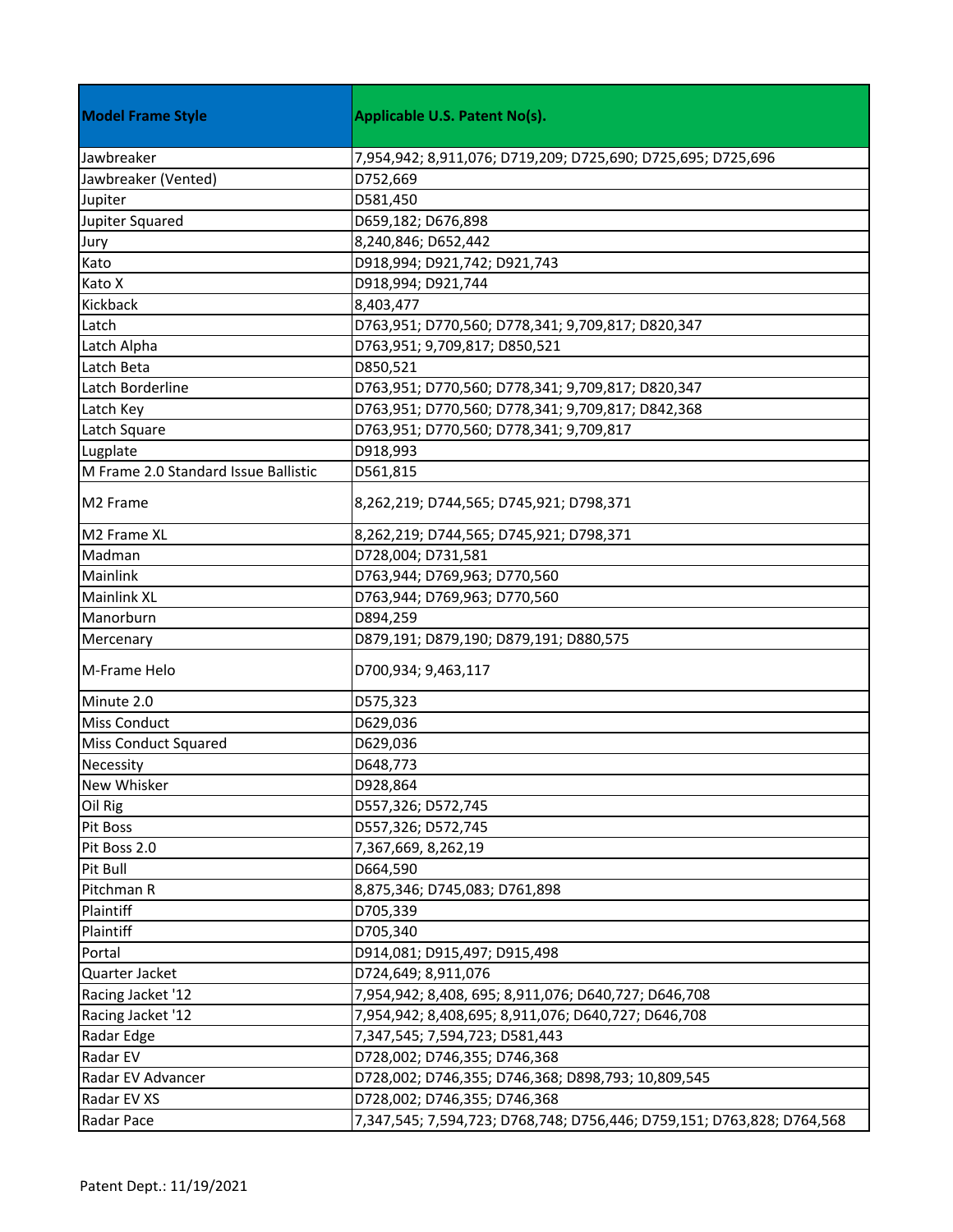| <b>Model Frame Style</b>       | <b>Applicable U.S. Patent No(s).</b>                         |
|--------------------------------|--------------------------------------------------------------|
| Radar Path                     | 7,347,545; 7,594,723; D569,412; D568,917; D581,443; D581,444 |
| Radar Path (Vented)            | 7,347,545; 7,594,723; D573,621; D581,443; D581,444           |
| <b>Radar Pitch</b>             | 7,347,545; 7,594,723; D569,412; D571,838; D581,443; D581,444 |
| Radar Pitch (Vented)           | 7,347,545; 7,594,723; D569,412; D574,405; D581,443; D581,444 |
| Radar Range                    | 7,347,545; 7,594,723; D569,412; D568,918; D581,443; D581,444 |
| Radar Range (Vented)           | 7,347,545; 7,594,723; D574,025; D581,443; D581,444           |
| Radar Straight Stem Path       | 7,347,545; 7,594,723; D568,917; D581,443                     |
| Radar XL                       | 7,347,545; 7,594,723; D568,917; D581,443; D581,444           |
| Radarlock Edge                 | 8,661,562; D568,917; D659,180                                |
| Radarlock Edge (Vented)        | 8,661,562; D573,621; D659,180                                |
| Radarlock Path                 | 8,661,562; D568,917; D659,180                                |
| Radarlock Path (Vented)        | 8,661,562; D573,621; D659,180                                |
| Radarlock Pitch                | 8,661,562; D571,838; D659,180                                |
| Radarlock Pitch (Vented)       | 8,661,562; D574,405; D659,180                                |
| Radarlock XL (Vented)          | 8,661,562; D574,405; D659,180                                |
| Radarlock XL Straight (Vented) | 8,661,562; D574,405; D659,180                                |
| Remedy                         | 8,403,477                                                    |
| <b>Rev Up</b>                  | 10,809,545                                                   |
| Ridgeline                      | D821,487                                                     |
| Sanctuary                      | 8,403,477                                                    |
| Scalpel                        | 8,262,219; D610,603; D612,413; D616,920                      |
| SI Ballistic M Frame Alpha     | D768,747; D783,080                                           |
| SI Ballistic Shock Tube        | D797,182                                                     |
| SI Speed Jacket                | D778,340; D783,698; 10,274,748; 10,359,642                   |
| Sliver                         | D746,367; D771,739                                           |
| Sliver XL                      | D746,367; D771,739                                           |
| Sliver Edge                    | D746,367                                                     |
| Sliver Foldable                | D746,367; D771,739                                           |
| Sliver Round                   | D746,367; D771,739                                           |
| Sliver Stealth                 | D746,367; D771,739                                           |
| Split Jacket                   | 7,954,942; 8,408,695; 8,911,076 D615,580; D622,304           |
| Split Jacket (Vented)          | 7,954,942; 8,408,695; 8,911,076; D615,580; D622,304          |
| Split Shot                     | D866,649; D866,650; D879,189; D895,718                       |
| Square Wire                    | D703,733                                                     |
| Straight Jacket                | D565,089                                                     |
| <b>Straight Link</b>           | D783,081; D785,079                                           |
| Stringer                       | D770,559                                                     |
| <b>Style Switch</b>            | D728,664                                                     |
| Sutro                          | D847,897; D859,512; D875,818                                 |
| Sutro Lite                     | D859,512; D918,290                                           |
| Sylas                          | D894,259                                                     |
| Tailend                        | D728,007                                                     |
| Tailend                        | D753,758                                                     |
| Tailhook                       | D728,007                                                     |
| <b>Tailpin</b>                 | D728,007                                                     |
| Taper                          | D737,364                                                     |
| Targetline                     | D831,733; D841,084                                           |